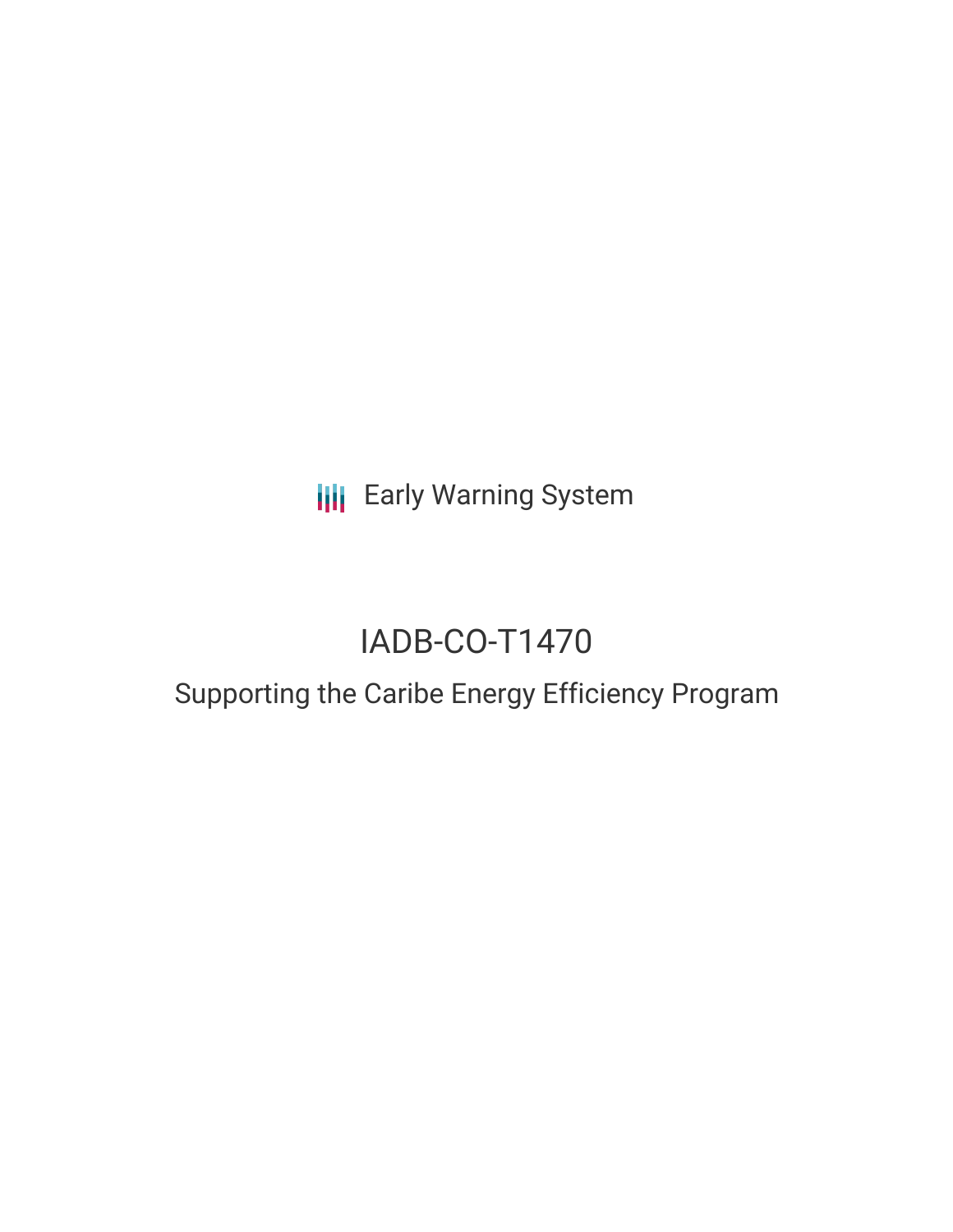

#### **Quick Facts**

| <b>Countries</b>               | Colombia                               |
|--------------------------------|----------------------------------------|
| <b>Financial Institutions</b>  | Inter-American Development Bank (IADB) |
| <b>Status</b>                  | Active                                 |
| <b>Bank Risk Rating</b>        | B                                      |
| <b>Voting Date</b>             | 2018-07-06                             |
| <b>Borrower</b>                | Government of Colombia                 |
| <b>Sectors</b>                 | Energy                                 |
| <b>Investment Type(s)</b>      | Grant                                  |
| <b>Investment Amount (USD)</b> | $$0.40$ million                        |
| <b>Project Cost (USD)</b>      | $$0.40$ million                        |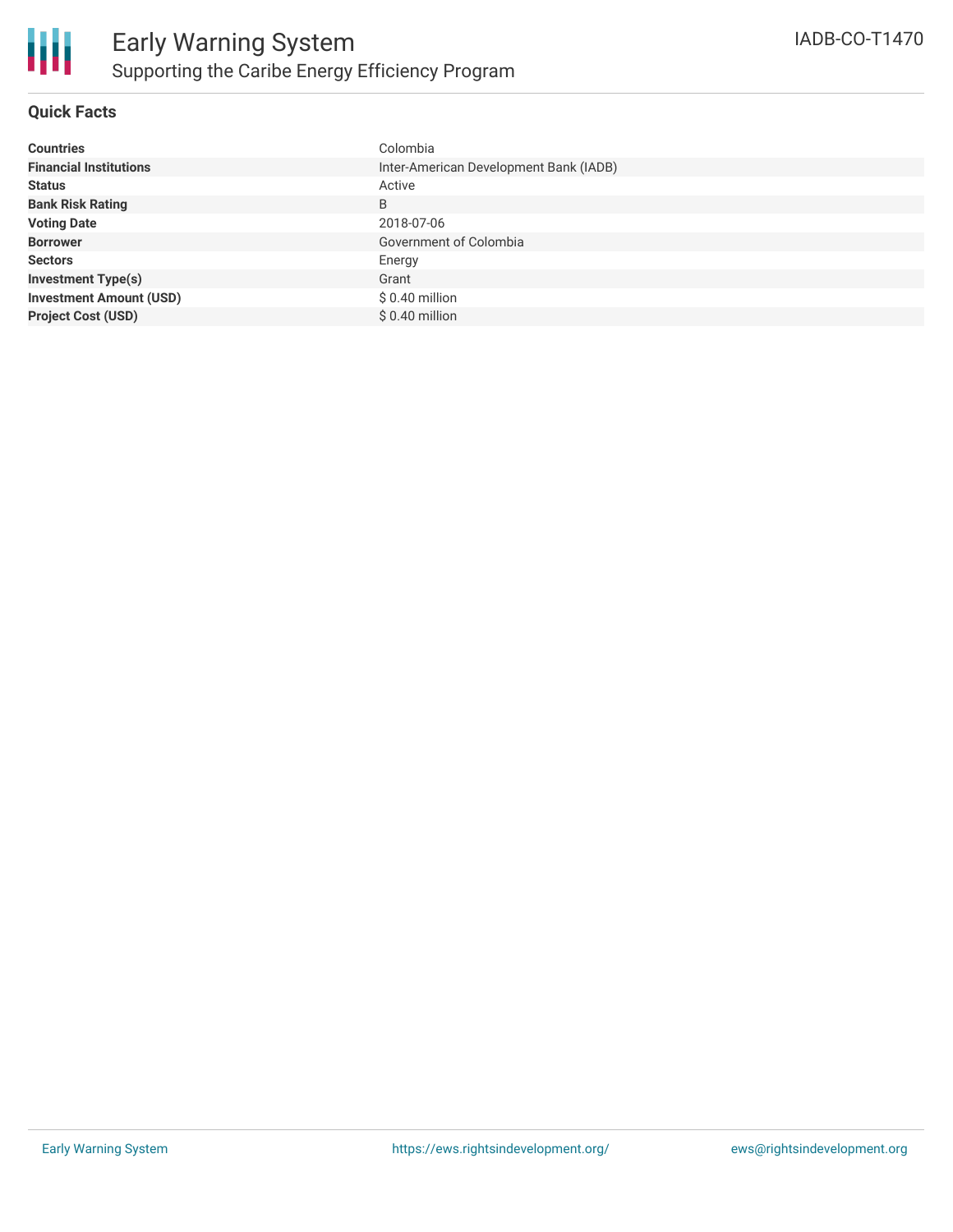

#### **Project Description**

The bank affirms that the overall objective is to support the Government of Colombia prepare a large-scale Energy Efficiency Program for the Caribbean region (hereinafter called "Caribbean Energy Efficiency Program ") in order to improve the region's energy efficiency and mitigate climate change by increasing the use of energy efficient technologies in the residential and government sectors.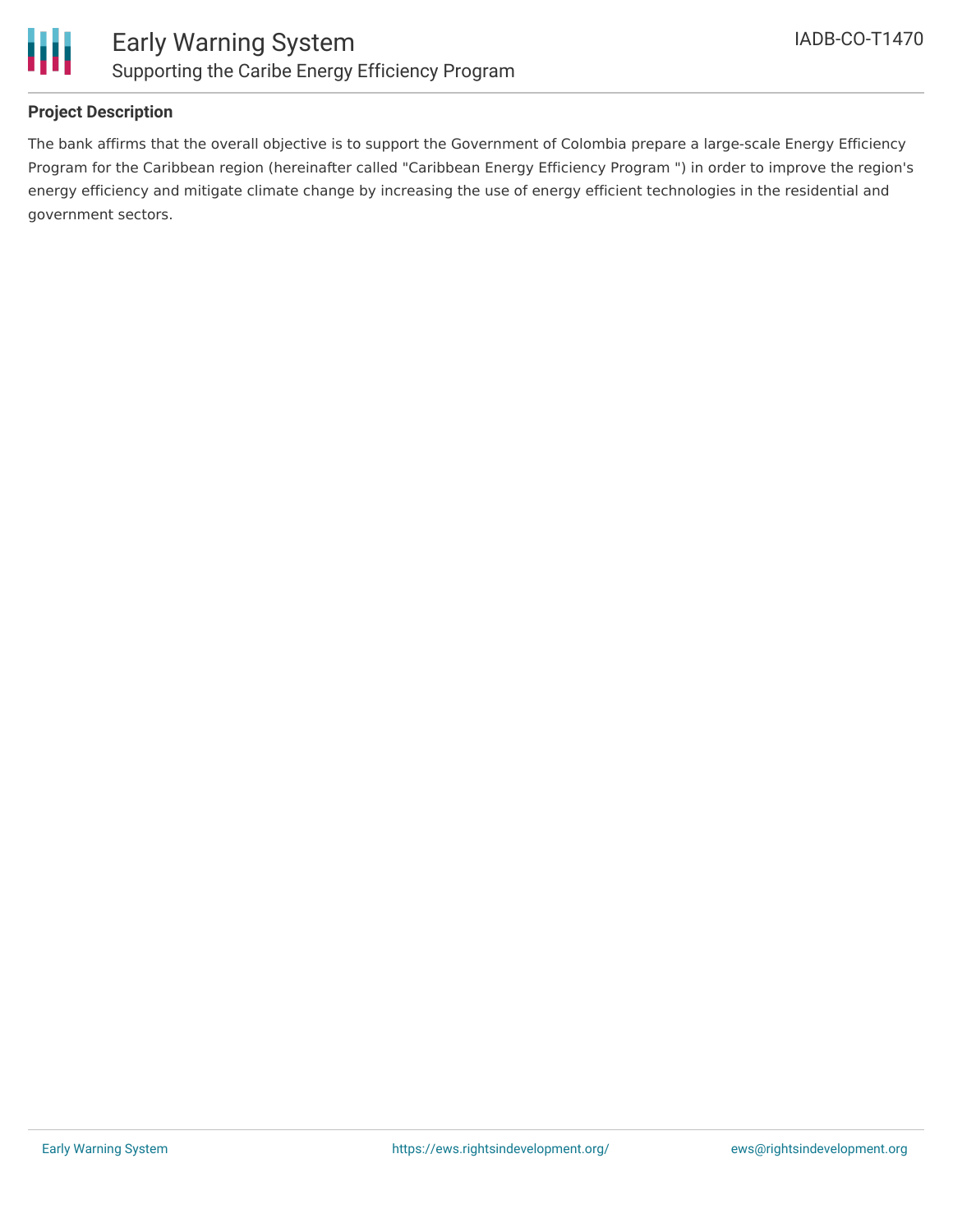

#### **Investment Description**

• Inter-American Development Bank (IADB)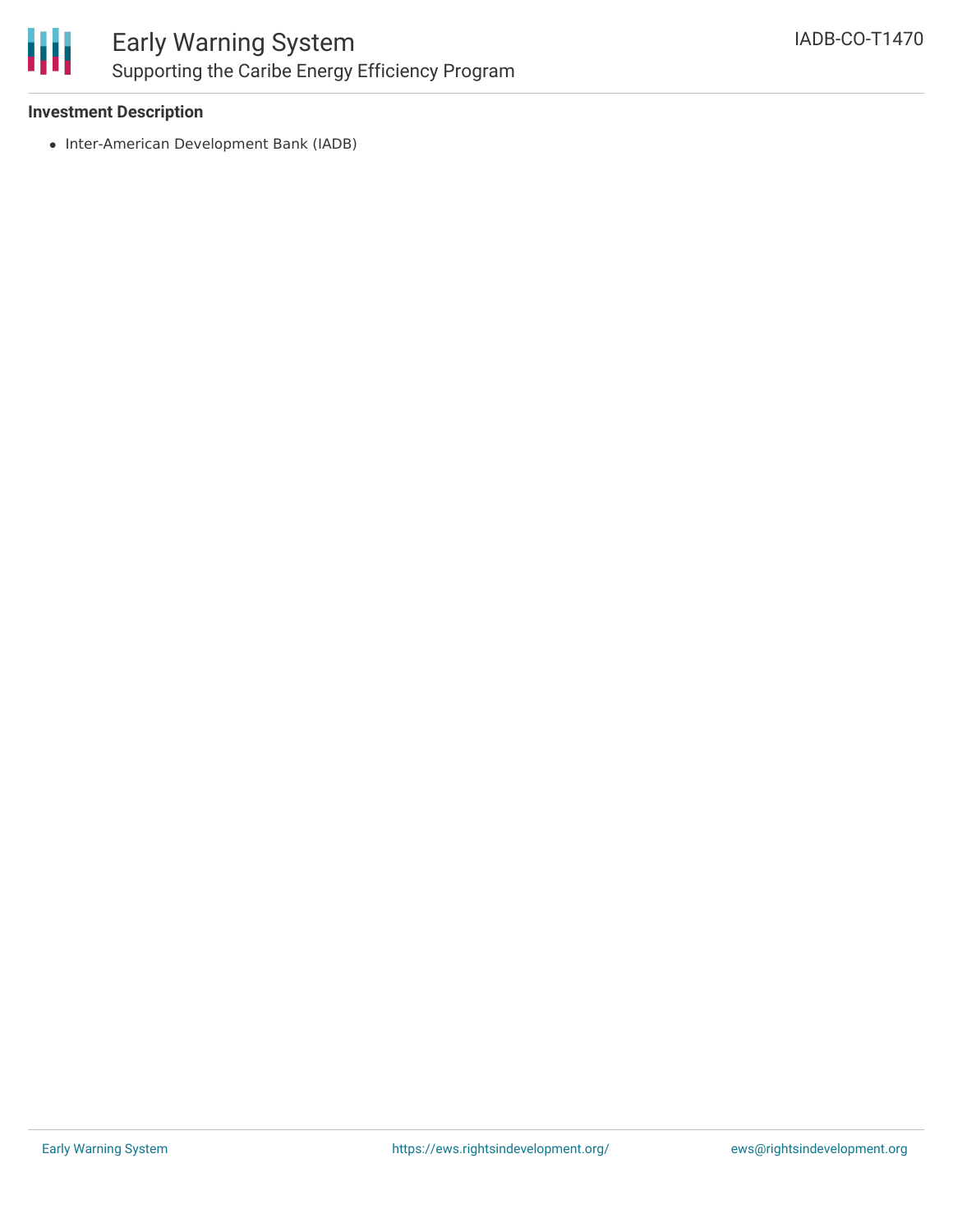

#### **Contact Information**

#### ACCOUNTABILITY MECHANISM OF IADB

The Independent Consultation and Investigation Mechanism (MICI) is the independent complaint mechanism and fact-finding body for people who have been or are likely to be adversely affected by an Inter-American Development Bank (IDB) or Inter-American Investment Corporation (IIC)-funded project. If you submit a complaint to MICI, they may assist you in addressing the problems you raised through a dispute-resolution process with those implementing the project and/or through an investigation to assess whether the IDB or IIC is following its own policies for preventing or mitigating harm to people or the environment. You can submit a complaint by sending an email to MICI@iadb.org. You can learn more about the MICI and how to file a complaint at http://www.iadb.org/en/mici/mici,1752.html (in English) or http://www.iadb.org/es/mici/mici,1752.html (Spanish).